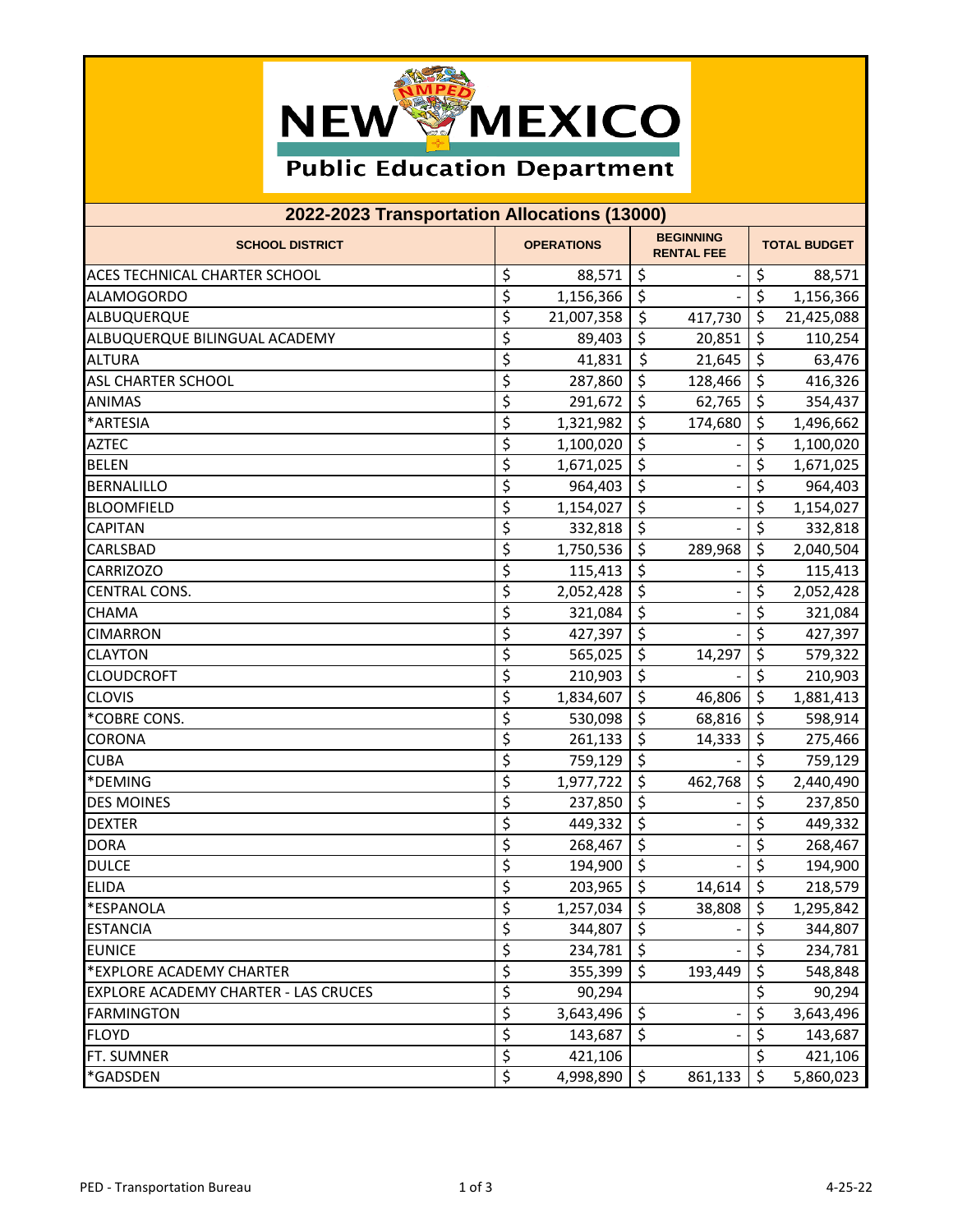

## **Public Education Department**

| 2022-2023 Transportation Allocations (13000) |                                 |                   |         |                                       |                     |           |  |
|----------------------------------------------|---------------------------------|-------------------|---------|---------------------------------------|---------------------|-----------|--|
| <b>SCHOOL DISTRICT</b>                       |                                 | <b>OPERATIONS</b> |         | <b>BEGINNING</b><br><b>RENTAL FEE</b> | <b>TOTAL BUDGET</b> |           |  |
| <b>GALLUP</b>                                | \$                              | 6,227,960         | $\zeta$ | 21,327                                | \$                  | 6,249,287 |  |
| <b>GRADY</b>                                 | \$                              | 200,729           |         |                                       | \$                  | 200,729   |  |
| <b>GRANTS</b>                                | $\overline{\mathcal{S}}$        | 1,106,695         | \$      |                                       | \$                  | 1,106,695 |  |
| <b>HAGERMAN</b>                              | \$                              | 250,612           | \$      | 20,851                                | \$                  | 271,463   |  |
| <b>HATCH</b>                                 | \$                              | 811,949           | \$      |                                       | \$                  | 811,949   |  |
| <b>HOBBS</b>                                 | \$                              | 2,590,212         | \$      | 273,923                               | \$                  | 2,864,135 |  |
| <b>HONDO</b>                                 | \$                              | 208,967           | \$      |                                       | \$                  | 208,967   |  |
| <b>HOUSE</b>                                 | \$                              | 179,353           | \$      | 35,543                                | \$                  | 214,896   |  |
| <b>JAL</b>                                   | \$                              | 126,564           | \$      |                                       | \$                  | 126,564   |  |
| <b>JEMEZ MOUNTAIN</b>                        | \$                              | 433,476           | \$      | 21,210                                | \$                  | 454,686   |  |
| <b>JEMEZ VALLEY</b>                          | $\overline{\mathcal{S}}$        | 267,585           | \$      |                                       | \$                  | 267,585   |  |
| LA TIERRA MONTESSORI SCHOOL OF THE ARTS      | \$                              | 45,031            | \$      |                                       | \$                  | 45,031    |  |
| <b>LAKE ARTHUR</b>                           | \$                              | 65,434            | \$      |                                       | \$                  | 65,434    |  |
| *LAS CRUCES                                  | \$                              | 4,905,915         | \$      | 2,348,597                             | \$                  | 7,254,512 |  |
| *LAS VEGAS EAST                              | \$                              | 717,934           | \$      | 98,693                                | \$                  | 816,627   |  |
| *LAS VEGAS WEST                              | \$                              | 748,338           | \$      | 38,713                                | \$                  | 787,051   |  |
| <b>LOGAN</b>                                 | \$                              | 209,555           | \$      |                                       | \$                  | 209,555   |  |
| <b>LORDSBURG</b>                             | \$                              | 271,916           | \$      | 21,645                                | \$                  | 293,561   |  |
| <b>LOS ALAMOS</b>                            | \$                              | 679,057           | \$      |                                       | \$                  | 679,057   |  |
| <b>LOS LUNAS</b>                             | \$                              | 2,918,082         | \$      |                                       | \$                  | 2,918,082 |  |
| <b>LOVING</b>                                | \$                              | 115,118           | \$      |                                       | \$                  | 115,118   |  |
| LOVINGTON                                    | \$                              | 1,195,875         | \$      |                                       | \$                  | 1,195,875 |  |
| <b>MAGDALENA</b>                             | \$                              | 304,779           | \$      |                                       | \$                  | 304,779   |  |
| <b>MAXWELL</b>                               | \$                              | 71,476            | \$      |                                       | \$                  | 71,476    |  |
| <b>MELROSE</b>                               | \$                              | 227,583           | \$      | 35,824                                | $\zeta$             | 263,407   |  |
| <b>MESA VISTA</b>                            | \$                              | 266,661           | $\zeta$ | 64,500                                | $\zeta$             | 331,161   |  |
| MISSION ACHIEVEMENT & SUCCESS CHARTER        | \$                              | 122,559           | \$      | 159,467                               | $\zeta$             | 282,026   |  |
| <b>MONTE DEL SOL</b>                         | \$                              | 215,817           | \$      | 43,764                                | \$                  | 259,581   |  |
| MORA                                         | $\overline{\mathcal{L}}$        | 422,533           | \$      | 65,524                                | $\zeta$             | 488,057   |  |
| <b>MORIARTY</b>                              | \$                              | 1,191,634         | $\zeta$ |                                       | $\zeta$             | 1,191,634 |  |
| <b>MOSQUERO</b>                              | \$                              | 160,372           | \$      | 28,594                                | \$                  | 188,966   |  |
| <b>MOUNTAINAIR</b>                           | $\overline{\boldsymbol{\zeta}}$ | 205,742           | \$      | 44,240                                | \$                  | 249,982   |  |
| <b>PECOS</b>                                 | \$                              | 340,732           | \$      |                                       | \$                  | 340,732   |  |
| <b>PENASCO</b>                               | \$                              | 248,066           | $\zeta$ |                                       | $\zeta$             | 248,066   |  |
| POJOAQUE                                     | $\overline{\xi}$                | 880,207           | $\zeta$ | 106,795                               | \$                  | 987,002   |  |
| <b>PORTALES</b>                              | $\overline{\xi}$                | 944,829           |         |                                       | \$                  | 944,829   |  |